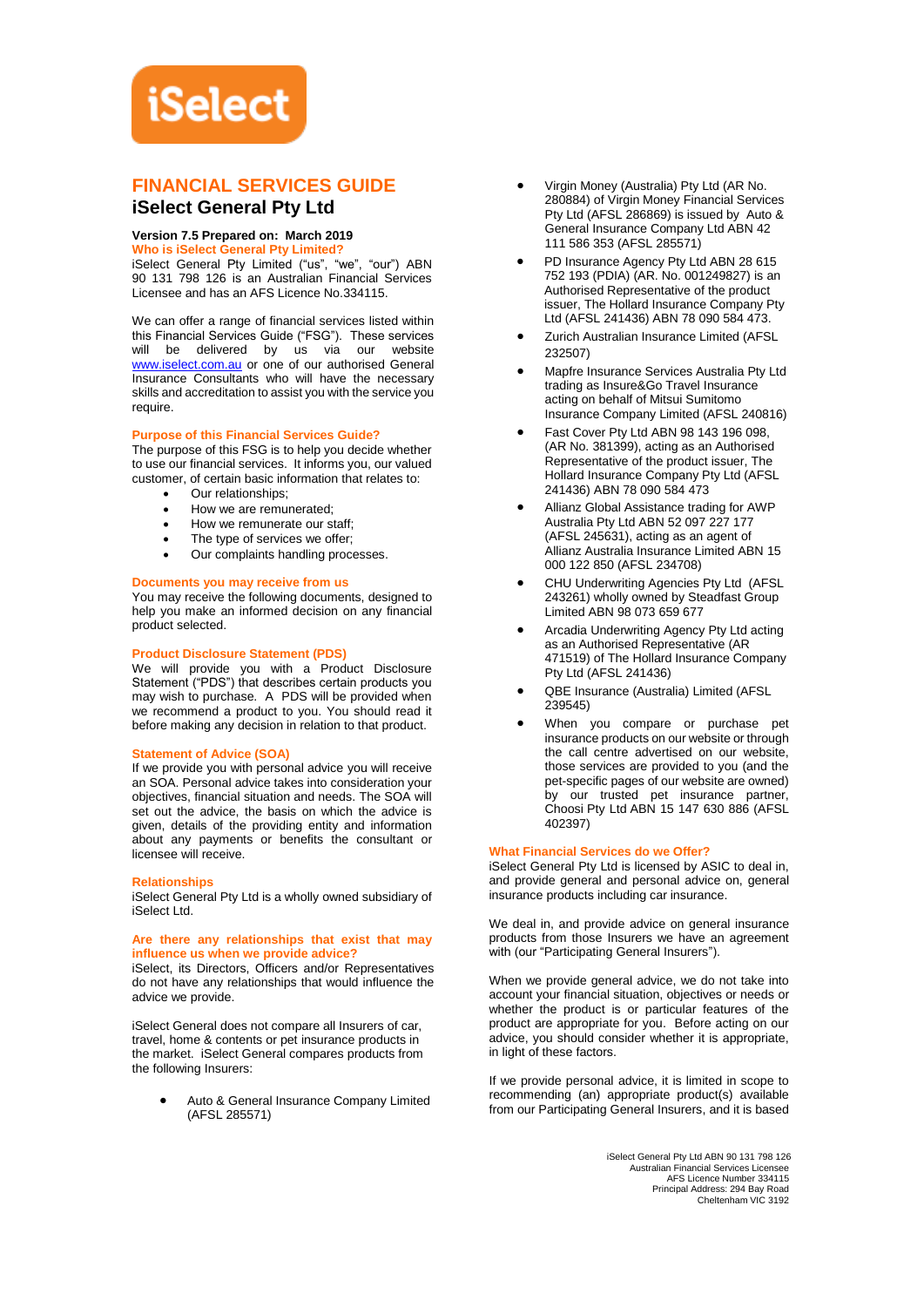

solely on the information you provide us.

If you provide us with information that is incomplete or inaccurate, then any advice we provide will be based on this information. In this situation, you must consider whether the advice is appropriate, having regard to your relevant personal circumstances.

You can provide instructions to us by contacting us by phone or online – see over for details.

#### **How do we provide our services?**

We act as an intermediary offering you financial product advice in relation to general insurance products from our Participating General Insurers. If you choose to apply for, or vary, a general insurance product using our service, we will act on behalf of the relevant insurer in arranging that policy for you.

#### **How do we remunerate our staff?**

Our Consultants are paid a salary and may receive bonuses, which may be based on a number of factors including:

- Customer service excellence;
- Performance in relation to sales targets and referrals;
- Compliance; and /or
- Annual salary.

#### **How is iSelect remunerated?**

We receive commissions (and, in some cases, a marketing services fee) from our Participating General Insurers. If we provide personal advice and are able to give you more information about remuneration, we will do this as soon as practicable after the advice is provided.

With respect to car insurance products iSelect General Pty Ltd will receive a commission:

- of either
	- (a) up to 45% of the first year's (gross) premium for each car insurance product that we refer or sell; or
	- (b) up to \$450 for each car insurance product that we refer or sell; and
- in some cases
	- (a) a renewal commission of up to 45%; or
	- (b) an ongoing trail commission of up to \$400 for each year you that you renew your car insurance policy originally purchased through us (with such trail commission payable to us for up to two annual renewals).

With respect to home and contents insurance iSelect General Pty Ltd will receive a commission of up to 22% of each year's (net) premium for the relevant home and contents insurance product sold.

With respect to travel insurance products iSelect General Pty Ltd will receive a commission of up to 25% of the premium for the relevant travel insurance product sold.

With respect to pet insurance products iSelect General Pty Ltd will receive a commission of up to 25% of the first year's annualised premium for the relevant pet insurance product sold.

All of these fees are paid by the relevant Insurer and are not an additional cost to you.

#### **Other benefits**

iSelect General and/or your General Insurance Consultant may receive other benefits based on the number of policies written and/or maintained from product providers over a specified time frame. These benefits are not an additional charge to you.

#### **Our Privacy Policy**

We collect personal information to ensure we can offer or provide you with products and services as outlined in this FSG. We value your privacy and have adopted the principles set out in the Privacy Act 1988 as part of our commitment to maintain client confidentiality in the collection, use, disclosure or handling of personal information. For further information about our privacy policy, please call us on 03 9276 8000 or email us at [privacy@iselect.com.au](mailto:privacy@iselect.com.au) or visit our website at [www.iselect.com.au/car](http://www.iselect.com.au/car)

We will maintain a record of your personal information including details of your objectives and any insurance product's purchased. If you wish to examine your file please ask your General Insurance Consultant and they will make arrangements for you to do so. Alternatively, contact us on 13 19 20.

It is important to note that in order to best meet your needs and provide you with financial services and advice, your General Insurance Consultant may need to disclose your personal information to other parties, typically General Insurance Companies as part of your application.

#### **How can I make a complaint about the services provided?**

We have a complaints process for you to follow in the event you wish to lodge a complaint in relation to the services you received from us.

**Step 1:** Please call our Call Centre on 13 19 20 and we will discuss the issue and if possible resolve it immediately. If immediate resolution is not possible, we will consider your complaint further and acknowledge your complaint within 10 business days.

If you have any queries in relation to our complaints handling process, please contact our General Counsel as follows:

| Telephone   | 13 19 20                  |
|-------------|---------------------------|
| Email:      | compliance@iselect.com.au |
| In writing: | iSelect General Pty Ltd   |
|             | PO Box 2021               |
|             | Moorabbin VIC 3189        |
| Website:    | www.iselect.com.au        |

**Step 2:** If you are dissatisfied with the decision or the way we handled your complaint or dispute, you can also contact the Australian Financial Complaints Authority (AFCA). AFCA is an external dispute resolution scheme that provides a free service to customers and is an independent and impartial body

> iSelect General Pty Ltd ABN 90 131 798 126 Australian Financial Services Licensee AFS Licence Number 334115 Principal Address: 294 Bay Road Cheltenham VIC 3192